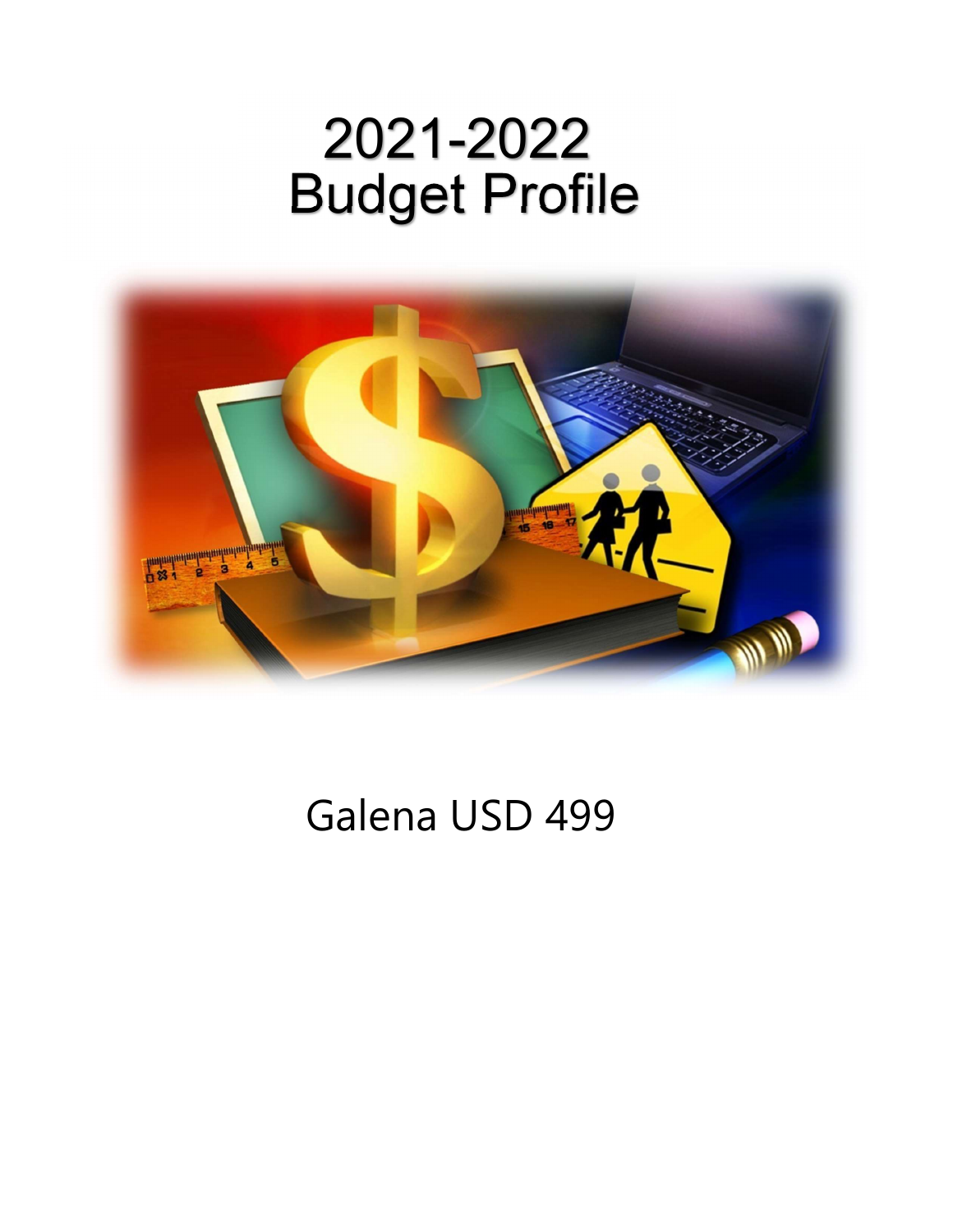## **Order of Contents**

- Budget General Information (characteristics of district)
- Supplemental Information for Tables in Summary of Expenditures
- KSDE Website Information Available
- Summary of Expenditures (Sumexpen.xlsx)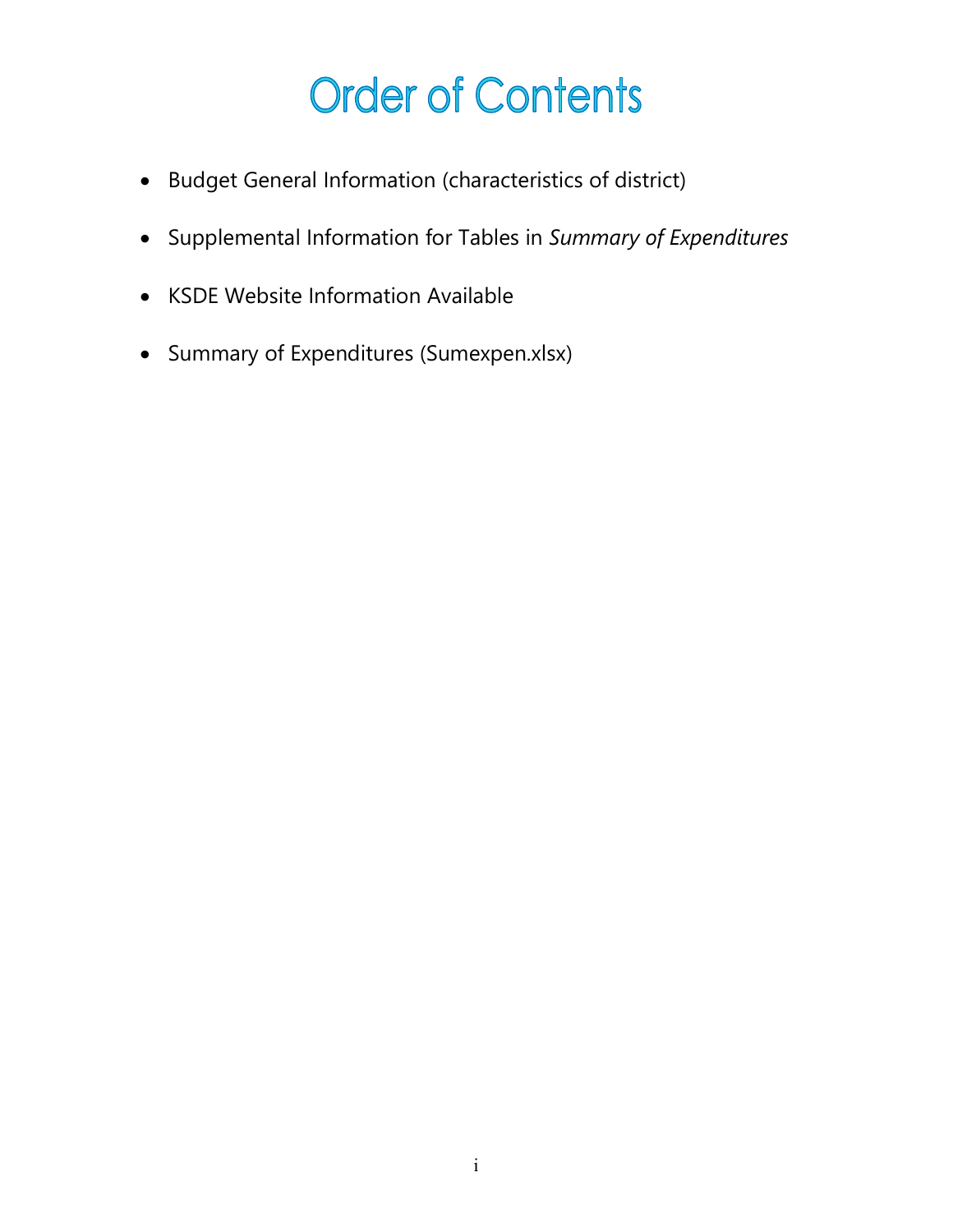## 2021-2022 Budget General Information USD #: 499

## **Introduction**

Unified School District 499 covers 13.5 square miles and is one of the smallest school districts in Kansas. The District is committed to ensuring that every student attains a high level of academic achievement. The stakeholders of the Galena School District are committed to providing a comprehensive system of support to ensure that this occurs for all children.

## Board Members

| Michael Gibson  | 4274 SE 105 <sup>th</sup> Ave., Galena, KS 620-783-5977 President |                     |                             |
|-----------------|-------------------------------------------------------------------|---------------------|-----------------------------|
| Denise Titus    | PO Box 363, Galena, KS                                            |                     | 620-783-5524 Vice-President |
| Lawrence Miller | 1822 Short St., Galena, KS                                        | 620-783-5025 Member |                             |
| Stephen Hall    | E 13 <sup>th</sup> St., Galena, KS                                | 417-439-8463        | Member                      |
| Jaime Boyes     | 3932 SE 105 <sup>th</sup> St., Galena, KS                         | 614-496-2680        | Member                      |
| Glenda Reeves   | 1719 Galena Ave., Galena, KS                                      | 620-783-5294 Member |                             |

## Key Staff

Superintendent: Dr. Trey A. Moeller

Associate or Assistant Superintendents: Ms. Renee C. Goostree

Business Office Staff: Barbie Oglesby, Jessica Hall, Allison Henderson

Curriculum & Instruction Staff: Toby VanCleave

Other Key Contacts: Technology-Jason Grotheer, Federal Programs-Renee C. Goostree, Assessment Coordinator-Toby VanCleave, Board Clerk-Allison Henderson, Business Manager-Barbie Oglesby, Director of Maintenance-Kurtis Qualls

## The District's Accomplishments and Challenges

#### Accomplishments:

- Attendance at the High School continues to be close to 90 percent
- Galena High School graduated 66 seniors, 46 of which also earned one or more industry recognized certifications.
- Galena High School remained open with face to face instruction throughout the entire school year. Our teachers modified instruction and used remote learning to educate students in quarantine.
- Galena High School's 10<sup>th</sup> grade English Language Arts state assessment score was at the state average.
- Galena High School's  $10<sup>th</sup>$  grade Math state assessment score was at the state average.
- Galena High School's 11<sup>th</sup> grade Science state assessment score was above the state average.
- Galena High School Football team made the State playoffs finishing the year 6-2 record.
- Galena High School boys' basketball team won the Sub-State basketball tournament and advanced to the state basketball tournament.
- Galena High School boys' basketball team played for a state title, fell short and were the class 3A State runner-up. They finished the season with a 23-3 record.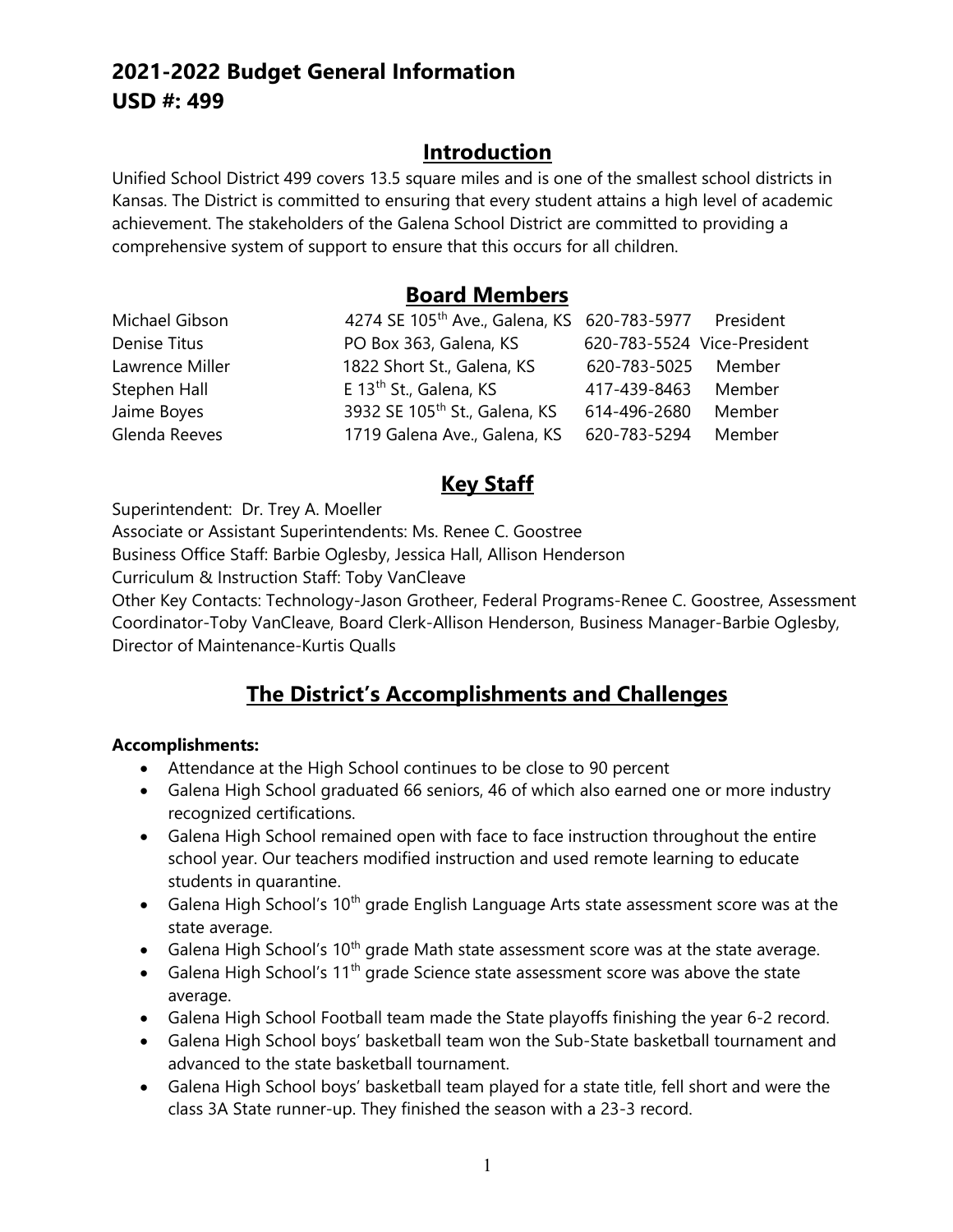- Galena High School track and field team had seven athletes qualifying for the state track meet. One student athlete placed  $7<sup>th</sup>$  in the state in the girls 400m dash.
- Galena Softball team had a winning record and lost in the Regional championship. They had a record of 14-8.
- Liberty Elementary was in session every single day on the calendar.
- Liberty Elementary staff and students learned a new Learning Management System; Canvas
- Liberty Elementary implemented, at every grade level, the new management system when there was snow and ice, so we were having school during the time of ice and snow.
- Teachers and staff were able to build resources throughout the year to apply in Canvas for the following year.
- Students adapted to online learning well.
- The parents and community were very supportive of the district throughout the year.
- Liberty Elementary went to 1:1 iPads mid year.
- Smartboards were replaced with smart TV's.

**Challenges:** The greatest challenge facing USD 499 is continuing to overcome the obstacles that are associated with poverty. The socio-economic barriers for a majority of our students make learning more difficult. Many of our students lack access to learning and cultural opportunities that students from wealthier districts take for granted.

## Supplemental Information for the Following Tables

- 1. Summary of Total Expenditures by Function (All Funds)
- 2. Summary of General Fund Expenditures by Function
- 3. Summary of Supplemental General Fund Expenditures by Function
- 4. Summary of General and Supplemental General Fund Expenditures by Function
- 5. Summary of Special Education Fund by Function
- 6. Instruction Expenditures (1000)
- 7. Student Support Expenditures (2100)
- 8. Instructional Support Expenditures (2200)
- 9. General Administration Expenditures (2300)
- 10. School Administration Expenditures (2400)
- 11. Central Services Expenditures (2500)
- 12. Operations and Maintenance Expenditures (2600)
- 13. Transportation Expenditures (2700)
- 14. Other Support Services Expenditures (2900)
- 15. Food Service Expenditures (3100)
- 16. Community Services Operations (3300)
- 17. Capital Improvements (4000)
- 18. Debt Services (5100)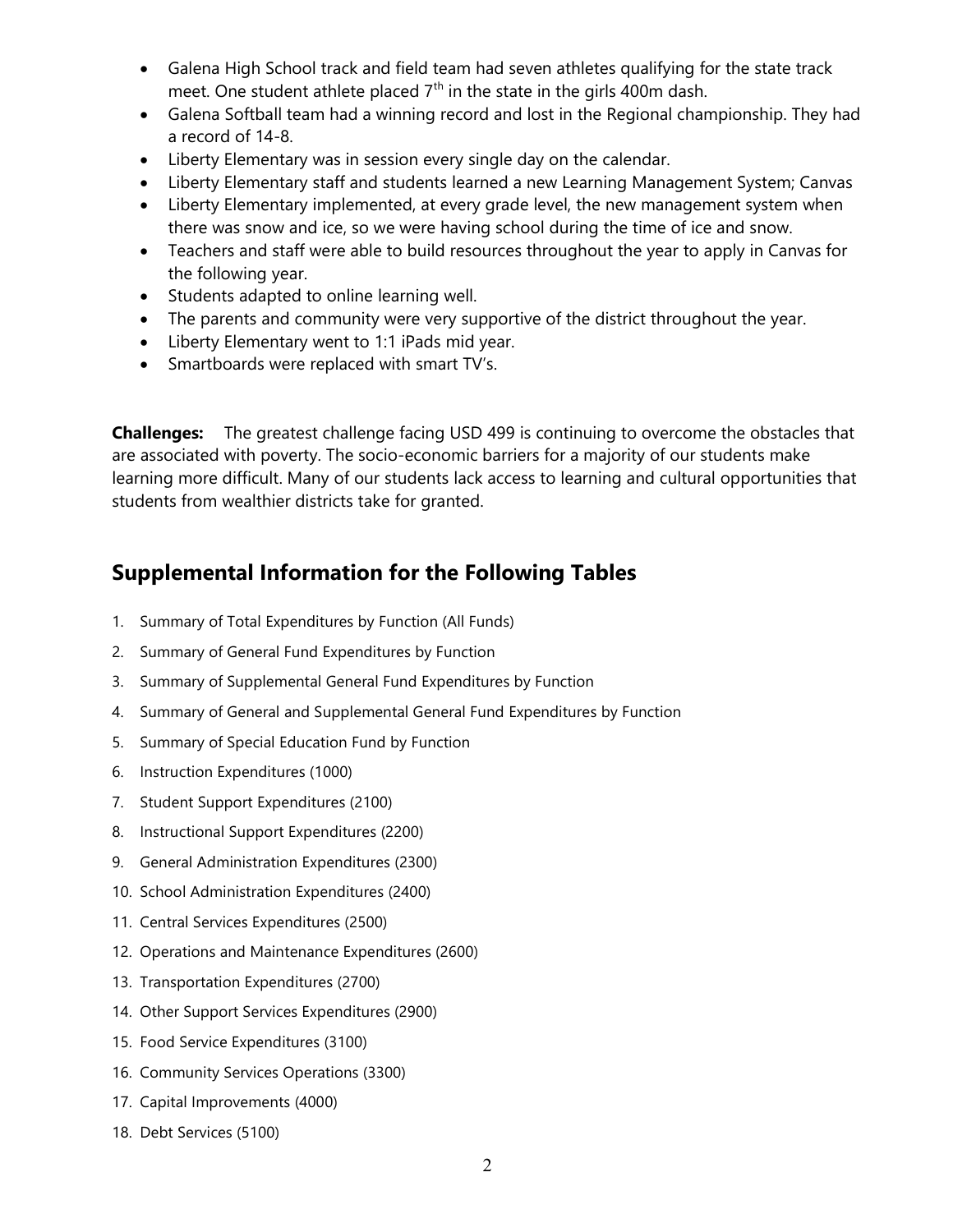- 19. Miscellaneous Information Transfers (5200)
- 20. Miscellaneous Information Unencumbered Cash Balance by Fund
- 21. Reserve Funds Unencumbered Cash Balance
- 22. Other Information Enrollment Information
- 23. Miscellaneous Information Mill Rates by Fund
- 24. Other Information Assessed Valuation and Bonded Indebtedness

Note: FTE is the audited enrollment 9/20 and 2/20 (if applicable) and estimated for the budget year, which includes 4yr old at-risk and virtual enrollment. Enrollment does not include non-funded preschool. Beginning 2017-18, full-day Kindergarten is 1.0 FTE. This information is used for calculating Amount Per Pupil for Sumexpen.xlsx and Budget At A Glance (BAG).